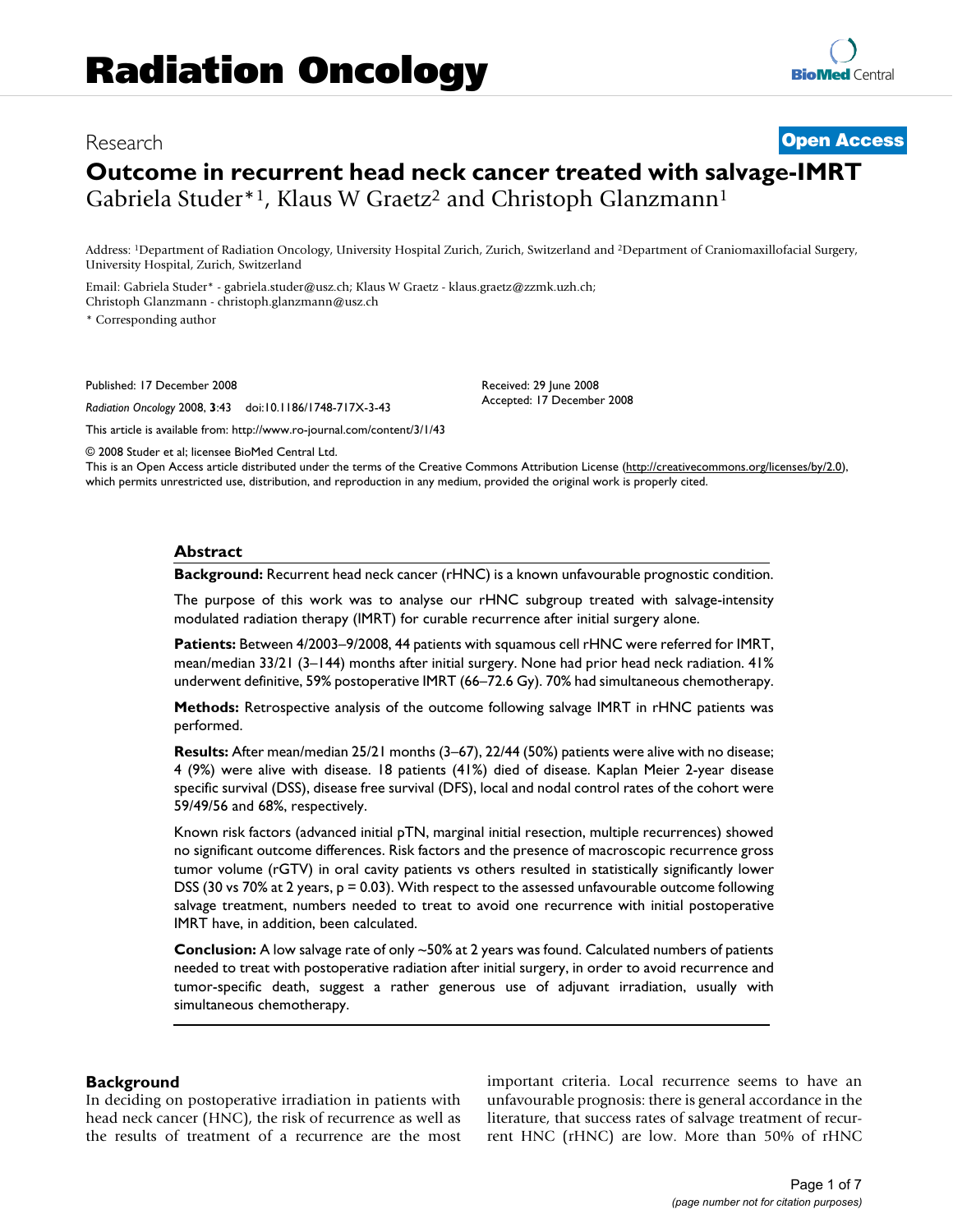patients who undergo salvage treatment, will die after salvage treatment as a direct consequence of local-regionally recurrent disease [1-8]. There are, however, divergent data with respect to the factors, that may influence the prognosis of rHNC following salvage therapy, like initial TN stages, recurrence TN stages, primary site, recurrence salvage treatment, time to recurrence, site of recurrence, or resection margins, respectively [1-6,8-10].

The comparability of reported results in the literature is limited, as examined collectives substantially differ with respect to initial TN stages, initial as well as recurrence treatment strategies, or primary site, respectively. Furthermore, the sample size of most reported collectives is small.

Recent publications report a marked improvement of local-regional control after intensity modulated radiation therapy (IMRT) in the initial treatment of HNC [11-18].

We analysed the outcome of our definitively or postoperatively treated IMRT subgroup referred for local or regional recurrence after initial surgery alone, in order to evaluate the salvage rate following modern treatment methods.

# **Patients**

Between 4/2003 and 9/2008, 44 patients with rHNC were referred for IMRT to the Department of Radiation Oncology, University Hospital Zurich, mean/median 33/21 (3– 144) months after initial surgical treatment. The rHNC subgroup represents 8% (44/530) of all IMRT patients who were referred for a curatively intended irradiation of a squamous cell HNC during the indicated time period. None of the rHNC patients had prior radiation therapy of the HN region.

Mean age at diagnosis of rHNC was 64.3 years (35–87). The male to female ratio was  $\sim$ 2:1 (28:16). Tumor related parameters are listed in Table 1a and 1b.

In order to retrospectively assess parameters that could help to predict outcome following salvage therapy, we assessed generally accepted prognostic parameters like early vs more advanced TN stages, histo-pathological grading, the number of prior recurrences, resection status (close vs wide margins), diagnosis, and, in addition, the location of recurrence (nodal vs primary), respectively.

# **Methods**

Several disease related factors were analysed with respect to their prognostic impact on outcome following salvage therapy. Considering the small sample size  $(n = 44)$ , single risk factors were grouped to 'high risk' vs 'low risk' features (Table 2).

# *Salvage treatment of rHNC*

In 18/44 (41%) rHNC, definitive salvage IMRT was performed, 26 (59%) patients underwent IMRT following salvage surgery of recurrent primary and/or nodal disease. All 26 postoperative IMRT patients underwent macroscopically complete salvage surgery (R1-R0), however, in 12/26 patients, the planning computed tomography (planning-CT) showed already re-grown nodal or local recurrence gross tumor volume (rGTV). Re-staging and reresection in all but 2 patients have been performed by surgical experts of the associated clinics of maxillofacial or head neck surgery at the University Hospital Zurich. Restaging was based on clinical examination, histopathological confirmation of the lesions, and computed tomography and/or magnetic resonance imaging and/or positron emission tomography in all patients. The mean interval between salvage surgery and postoperative salvage IMRT was 5 weeks (3–8).

IMRT was performed according to our institutional standard schedules, that are routinely used for IMRT of initial HNC disease in curative intention: for postoperative IMRT (+/- systemic therapy), this is 66 Gy in 33 fractions to the boost volume (5×/week), for definitive IMRT (+/- systemic therapy), schedules with 33× 2.11-2.2 Gy (5×/ week), or  $35 \times 2.0$  Gy ( $5-6 \times$ /week), respectively, are used. Postoperative patients with re-grown rGTV detectable in the planning computed tomography were treated like the 'definitive IMRT' subgroup (i.e. with tumor doses up to 70–72.6 Gy).

All schedules are based on simultaneously integrated boost (SIB) delivery [15]. In ~70%, simultaneous systemic therapy was given (in  $27/44$  cisplatin (40 mg/m2/w), in  $3/44$  erbitux (3–6 cycles:  $1 \times 400$  mg/m2 and  $2-5 \times 250$  mg/ m2/w; indications: contraindications against cisplatin, intolerance of cisplatin).

# *Statistics*

Actuarial survival data were calculated using Kaplan-Meier curves implemented in StatView® (Version 4.5). p values < 0.05 were considered statistically significant.

# **Results**

After mean/median 25/21 months (3–67) following salvage IMRT, 22/44 patients (50%) were alive with no evidence of disease when last seen; 4 (9%) were alive with disease, respectively. 18 patients (41%) died from disease mean 9.8 months (1.3–29) after salvage treatment. Disease specific survival (DSS), disease free survival (DFS), local and nodal control rates of the entire cohort following IMRT were 59/49/56 and 68% at 2 years, respectively (calculated using Kaplan-Meier survival curves, Figure 1).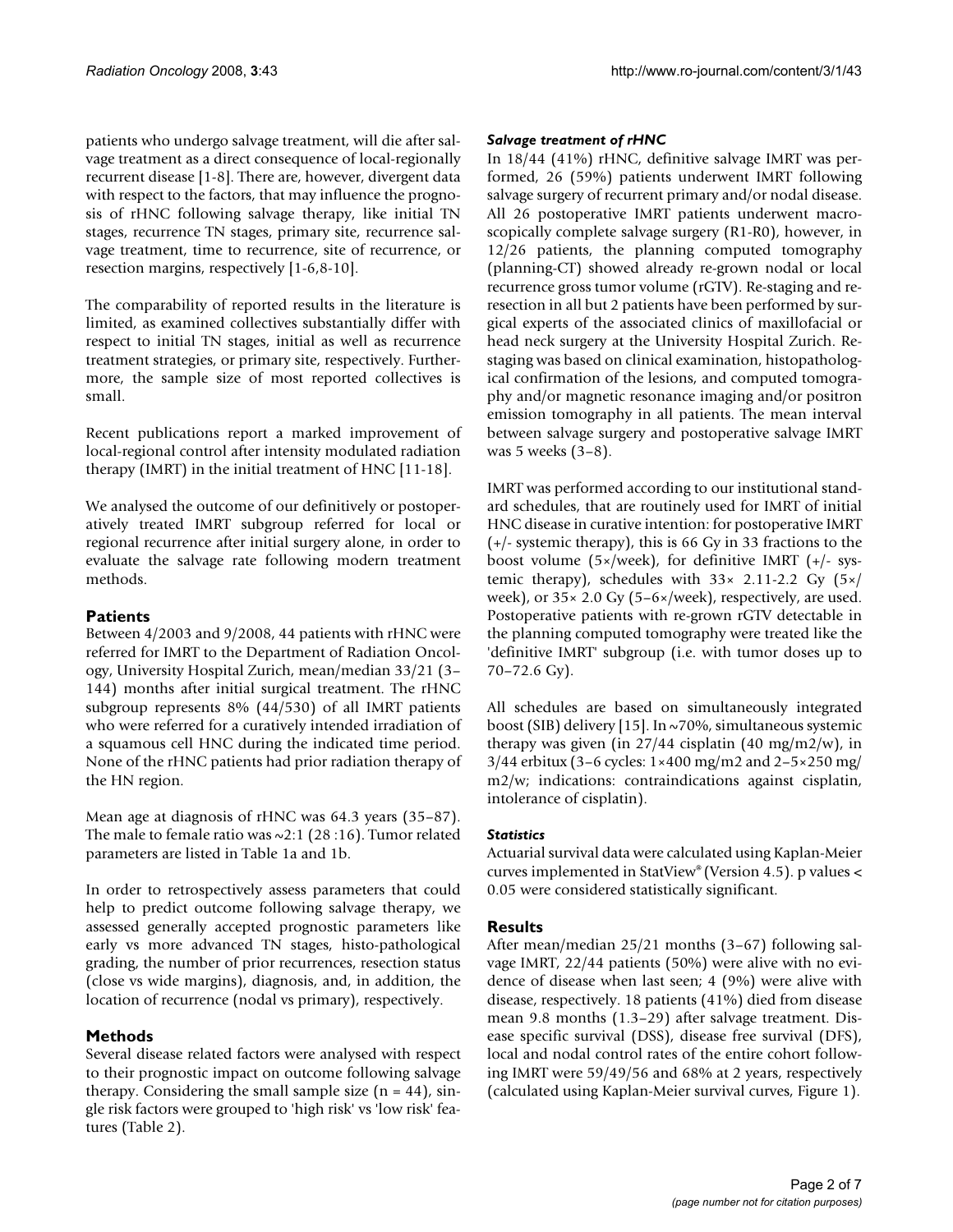### **Table 1:**

**a** Tumor related parameters

| a . ao. . o.a.oo pa. ao.o. o |                  |  |
|------------------------------|------------------|--|
| <b>Parameters</b>            | n (%)            |  |
| <b>Diagnosis</b>             |                  |  |
| oral cavity                  | 29(66)           |  |
| glottic                      | 8(18)            |  |
| lateral oropharynx           | 4(9)             |  |
| sinonasal                    | 2(5)             |  |
| skin                         | 1(2)             |  |
| initial resection            |                  |  |
| wide (>2 mm, RO)             | $\overline{13}$  |  |
| marginal (R1)                | 16               |  |
| intralesional (R2)           | $\pmb{0}$        |  |
| unknown                      | 15               |  |
|                              |                  |  |
| initial pT                   |                  |  |
| pTI                          | 4                |  |
| pT2                          | 23               |  |
| pT3                          | $\mathbf{I}$     |  |
| pT4                          | $\mathsf 3$      |  |
| unknown                      | $\mathbf{3}$     |  |
| initial p/cN                 |                  |  |
| $N0$                         | $26\,$           |  |
| N <sub>1</sub>               | 5                |  |
| N2a/b                        | 9                |  |
| N2c                          | $\mathbf 2$      |  |
| unknown                      | $\mathbf 2$      |  |
| initial grading              |                  |  |
| GI                           | $\epsilon$       |  |
| G2                           | 15               |  |
| G3                           | 12               |  |
| unknown                      | $\mathbf{H}$     |  |
|                              |                  |  |
| grading recurrence           |                  |  |
| GI                           | $\boldsymbol{2}$ |  |
| G2                           | $21$             |  |
| G3                           | $\mathbf{H}$     |  |
| unknown                      | $\overline{10}$  |  |
| No. recurrence               |                  |  |
| l st                         | 31               |  |
| 2nd                          | 8                |  |
| 3rd                          | 4                |  |
| 4th                          | $\mathbf{I}$     |  |
| site of recurrence           |                  |  |
| nodal                        | 4                |  |
| mucosal                      | 16               |  |
| nodal and mucosal            | 4                |  |
|                              |                  |  |

Tumor characteristics in 44 patients referred for recurred squamous cell carcinoma of the head neck (rHNC).

| <b>b</b> Tumor related parameters |                 |     |       |     |       |  |  |
|-----------------------------------|-----------------|-----|-------|-----|-------|--|--|
| rTN                               | rN <sub>0</sub> | rNI | rN2ab | N2c | Total |  |  |
| rT0                               |                 |     |       |     | 14    |  |  |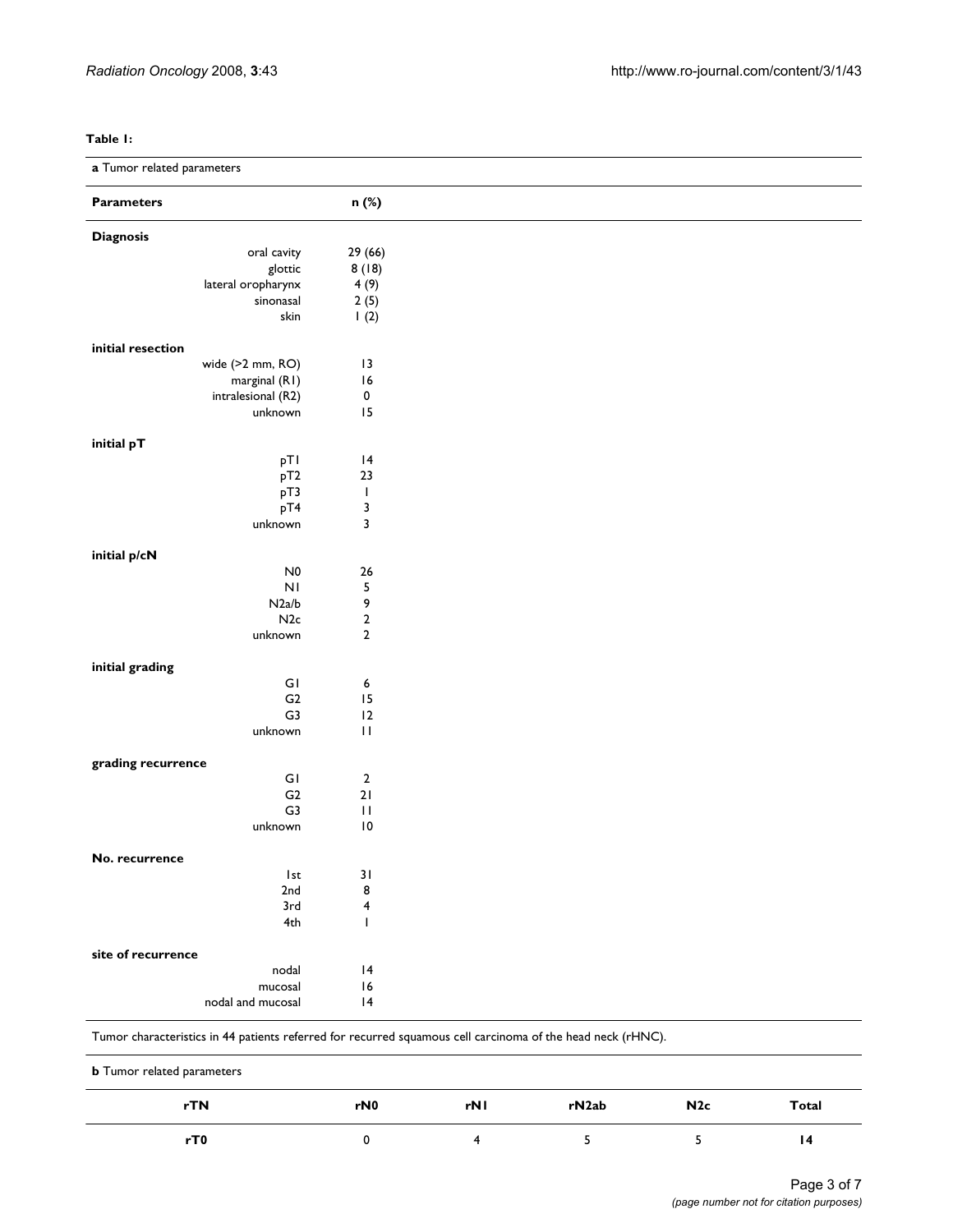| Total | 20 | 10 | 44 |
|-------|----|----|----|
| rT?   |    |    |    |
| rT4   |    |    | 23 |
| rT3   |    |    |    |
| rT2   |    |    |    |
| rТ    |    |    |    |

**Table 1:** *(Continued)*

Known unfavourable factors per se, like advanced initial pTN stages ( $n = 13$ ), initial marginal resection (R1,  $n =$ 16), or >1 recurrence prior to salvage radiation  $(n = 13)$ , did not result in statistically significant outcome differences. The combination of these factors ('high risk ', Table 2), as well as presence of visible recurrence gross tumor volume (rGTV) in the planning CT ( $n = 30$ ), were tendentially unfavourable predictors for DSS or DFS ( $p \sim 0.1$ ) each).

Significant statistical 2-year local control (LC) rates and DSS differences were found for 'high risk profile' OCC patients (risks as listed in Table 2) with measurable rGTV  $(n = 14)$  vs others  $(n = 30; 30 \text{ vs } 60\% (p = 0.05)$ , and 30 vs  $70\%$ ,  $p = 0.03$ ).

The site of recurrence (nodal  $(n = 14)$  vs mucosal (i.e. primary site)  $+/-$  nodal (n = 30)) showed a non-significant DSS difference in favour of patients with nodal recurrence only ( $\sim$ 80 vs  $\sim$ 40% at 2 years, Figure 2).

Kaplan Meyer 2-year DFS/DSS rates did not differ for rT0- 2rN0-2b vs rT3-4rN0-2c or rT0-2 vs rT3-4, or rN stages, or primary vs postoperative salvage IMRT, respectively.

The potential impact of concomitant systemic therapy could not be evaluated based on this small series with different local treatment approaches (Table 3).

# **Discussion**

# *- Outcome following salvage treatment*

The presented cohort was fairly homogeneous with respect to the previous surgical treatment and performed

| Table 2: Patients grouped according to risk parameters |  |  |
|--------------------------------------------------------|--|--|
|                                                        |  |  |

IMRT with 66–72.6 Gy, respectively. As expected, at the time of primary surgery, the majority of patients presented with an early stage of cancer  $(32/44 <$ /= pT2N2a  $(73%)$ , 5 unknown).

Limitations of the study are the small sample size and short follow up; however, the number of re-recurrent events was high with 18 local, 14 nodal, and 4 distant failures (36 events in 22 patients), that mostly occurred during the first year post salvage therapy (33/36, 92%).

2-year DSS and local control following salvage treatment in the entire collective were as low as  $\sim$ 50% (Figure 1), comparable to the outcome in our IMRT patients treated with primary radio-chemotherapy for a very large initial primary GTV of >70cc [19]. The presented outcome after definitive as well as postoperative salvage IMRT confirms reported general re-recurrence rates after salvage radiation therapy in non-IMRT cohorts [1-8].

Inferior salvage outcome in recurred OCC primaries is reported from other centres [2,4]. The combination of initial 'high risk' profile plus measurable rGTV in OCC revealed to be a particularly unfavourable prognostic constellation with respect to DSS, DFS and local control in our cohort; the collective is too small yet to perform analyses according to the different diagnoses, although there is already a tendency to inferior outcome for OCC – in accordance to the formerly reported inferior outcome of OCC vs other entities in the initial treatment setting [20]. Non-OCC patients with widely resected early stage initial disease, that underwent macroscopically radical salvage surgery and postoperative IMRT for a first recurrence (n =

| <b>Parameters</b>     | low risk (n)                  | high risk (n)                   |
|-----------------------|-------------------------------|---------------------------------|
| initial pTN           | $\le$ /=pT2N0 or TIN0-2b (14) | >pT2N0(14)                      |
| initial resection     | and R0 (6) or unknown (8)     | and/or $RI(16)$                 |
| initial grading $(G)$ | and $GI-2$ (7) or unknown (6) | and any G                       |
| No. of recurrence     | and all $1st(14)$             | any 1st (17) or $(2nd-4th(13))$ |
| patients (n)          | $32\%$ (14)                   | 68% (30)                        |

Grouped 'low' vs 'high' risk parameters in the assessed cohort.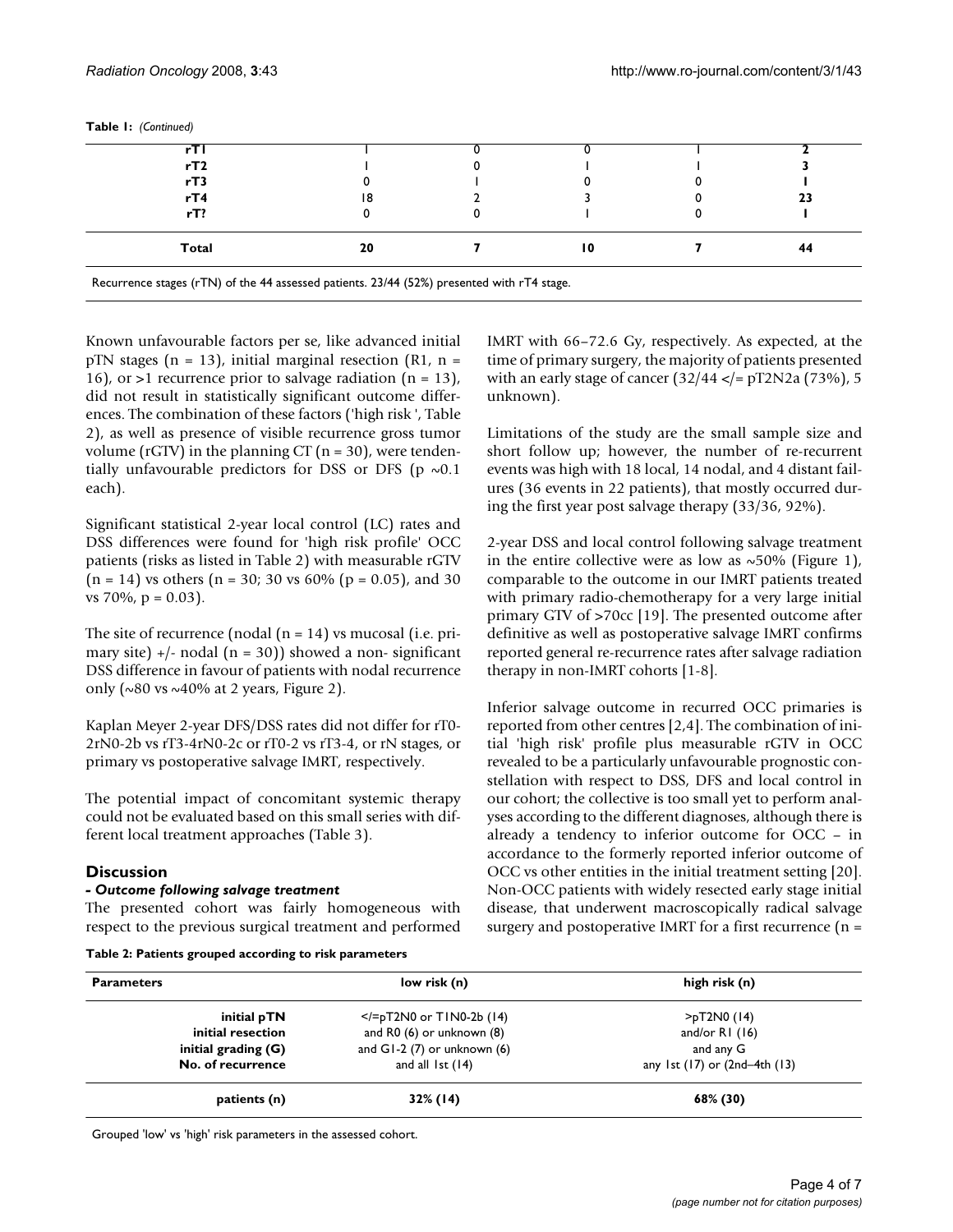





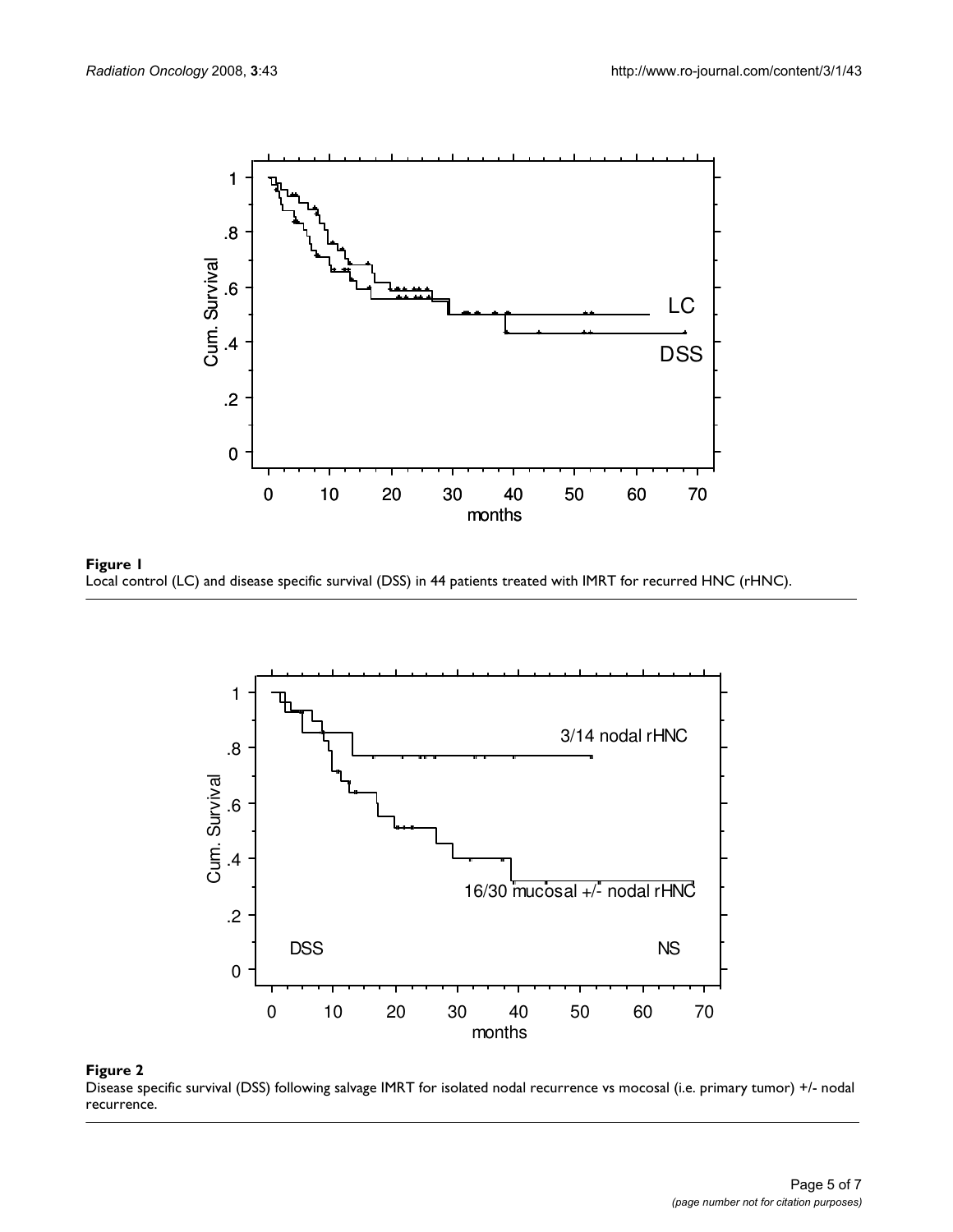**Table 3: Patients listed according to the performed different treatment modalities**

| <b>Treatment modality</b>                           | n  | failures after salvage treatment (22/44) |
|-----------------------------------------------------|----|------------------------------------------|
| <b>Biopsy only + IMRT</b>                           | 5  | $3$ of 5                                 |
| Biopsy only + IMRT + Cisplatin (10) or Erbitux (3)  | 13 | 8 of 13                                  |
| <b>R0-1</b> resection + <b>IMRT</b>                 |    | $0$ of $3$                               |
| R0-1 resection + IMRT + Cisplatin                   | П  | $5$ of $11$                              |
| R0-1 resection with GTV in PI-CT + IMRT             | 4  | $3$ of 4                                 |
| R0-1 resection with GTV in PI-CT + IMRT + Cisplatin | 8  | $3$ of $8$                               |

All 44 rHNC patients, analysed according to the performed salvage treatment modalities. The numbers per treatment modality arm are too small to draw reliable conclusions with respect to the impact of concomitant chemotherapy.

Pl-CT: Planning-computed tomography

14), represented a favourable rHNC subgroup with ~70% DSS at 2 years.

Definitive salvage radiation has been reported less effective than salvage surgery +/- postoperative radiation by several other authors [2,3,8,21]. Our results showed no significant difference, likely due to the small samples with even re-grown gross tumor volumes in 12 of 26 operated patients.

The tendency to an outcome difference between nodal vs mucosal (i.e. primary) +/- nodal recurrence (Figure 2, p = 0.03) may confirm results by Regine et al [1]. These authors analysed 31 rHNC patients with surgically treated initial lesions, and found significant differences in local control ( $p = 0.001$ ) and DSS ( $p = 0.0001$ ) in favour to nodal only recurrences  $(n = 13)$ .

#### *- Numbers needed to treat to avoid recurrence*

With respect to the assessed unfavourable outcome of rHNC following postoperative or definitive salvage IMRT, avoidance of recurrence becomes more meaningful. In

|  | Table 4: Numbers needed to treat (NNT) |  |  |
|--|----------------------------------------|--|--|
|  |                                        |  |  |

order to estimate the number needed to treat (NNT) to avoid one recurrence with postoperative IMRT in the initial situation, NNTs have been approximatively calculated from the here presented data (Table 4). Calculations based on the presented recurrence rate of 50% following salvage treatment (row 'cure rate' in the table). For initial situations with estimated  $\sim$ 10% loco-regional failure rate, an about 10% distant spread probability was provided, for situations with a higher loco-regional failure rate of ~30%, a higher rate of ~20% distant spread was estimated ('100-10' vs '100-20 patients', first row in the table). The estimated loco-regional recurrence rate bases on own data on our postoperatively IMRT-treated patient cohort [16]. For favourable initial pT1-2N0M0 stage patients, recurrence rates of  $\sim$ 10–20% and more are reported in recent surgical literature [21-24]. Provided an accepted recurrence rate of  $\sim$ 10%, most early stage HNC patients should, in consequence, undergo initial postoperative radiation. The calculated NNT are, – considering also the improved treatment tolerance following IMRT [15,25-28]-, suggestive for initial postoperative IMRT in most early stage

| N patients     | treatment | estimated loco-reg RR (examples) | n R | n treated R     | cure rate $\mathbf{R}$ (n) | survival (n)   | <b>NNT</b> |
|----------------|-----------|----------------------------------|-----|-----------------|----------------------------|----------------|------------|
| 100            | OP only   | 10%                              | 10  | $\overline{10}$ | $50\%$ (5)                 | 95% (95)       | 21         |
| 100            | postop RT | 5%                               | 0.5 | 0.5             | 50% (0.25)                 | 99.75% (99.75) |            |
| $100 - 10 M +$ | OP only   | 10%                              | 10  | 10              | $50\%$ (5)                 | 85% (85)       | 21         |
| $100 - 10 M +$ | postop RT | 5%                               | 0.5 | 0.5             | 50% (0.25)                 | 89.75% (89.75) |            |
| 100            | OP only   | 30%                              | 30  | 30              | 50% (15)                   | 85% (85)       | 8          |
| 100            | postop RT | 15%                              | 5   |                 | $50\%$ (2.5)               | 97.5% (97.5)   |            |
| $100 - 20$ M+  | OP only   | 30%                              | 30  | 30              | 50% (15)                   | 65% (65)       | 8          |
| $100 - 20$ M+  | postop RT | 15%                              | 5   |                 | $50\%$ (2.5)               | 77.5% (77.5)   |            |

Estimated numbers needed to treat (NNT), calculated for two populations with an estimated risk for recurrence (RR) of 10% (white) or 30% (grey), respectively (RR of 5% in postoperative IMRT cohorts has been derived from the own postoperative IMRT pT1-2 -fraction [16]). The calculations were performed each with and without considering the distant metastasis (M+) fraction; the percentage of M+ was based on the observed M+ rate in the own IMRT population; with higher local-regional risk (e.g. 30%), the M+ rate is usually also expected increasing (e.g. ~20%). This data suggest the generous indication for postoperative IMRT in initial situations with estimated RR exceeding ~10–15%. n treated R: number of treated recurrences (idealised value, as not all rHNC patients can undergo salvage treatment with curative intention [6,8,29]).